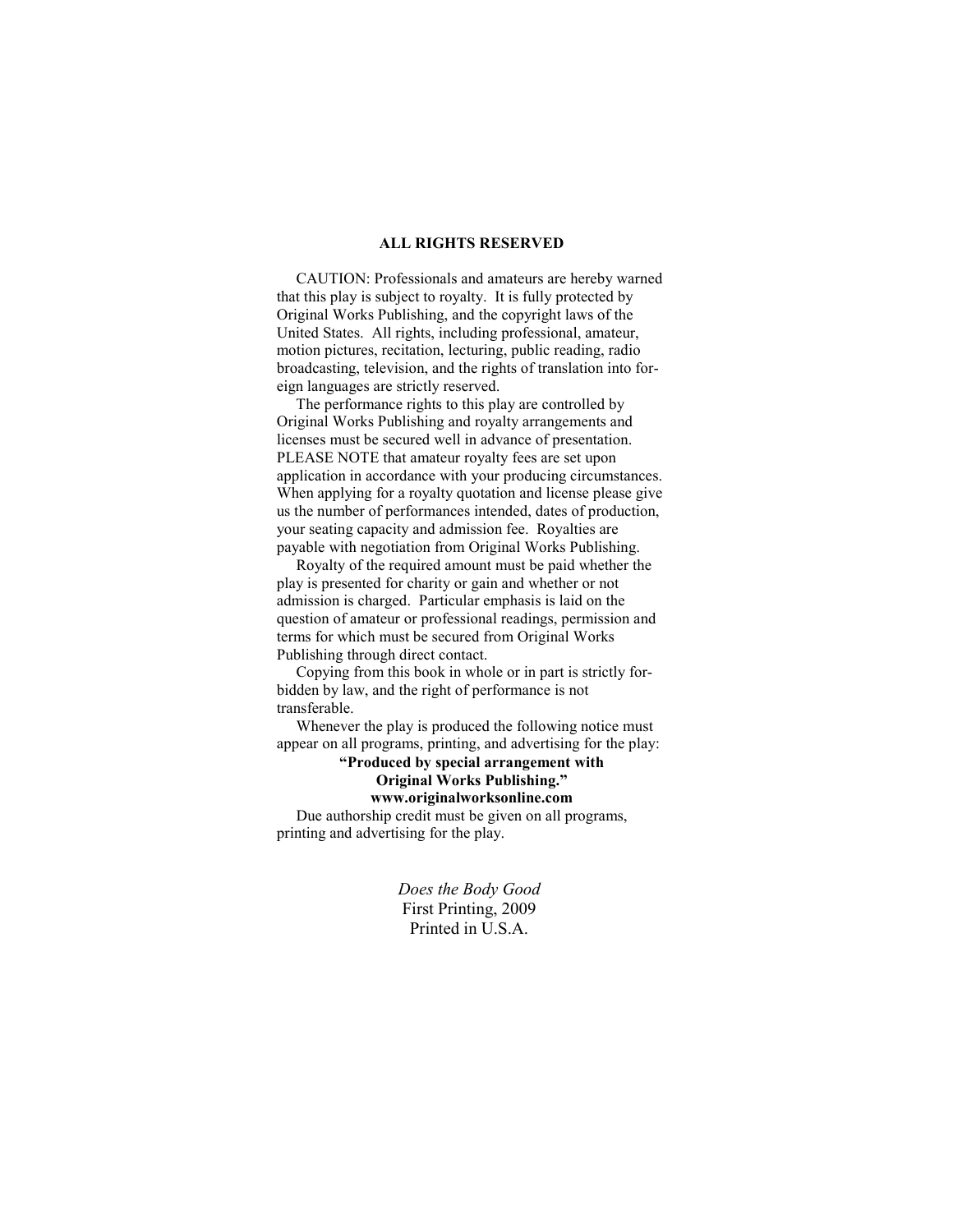# **Does the Body Good**

a suburban fantasy

by Patrick Link

2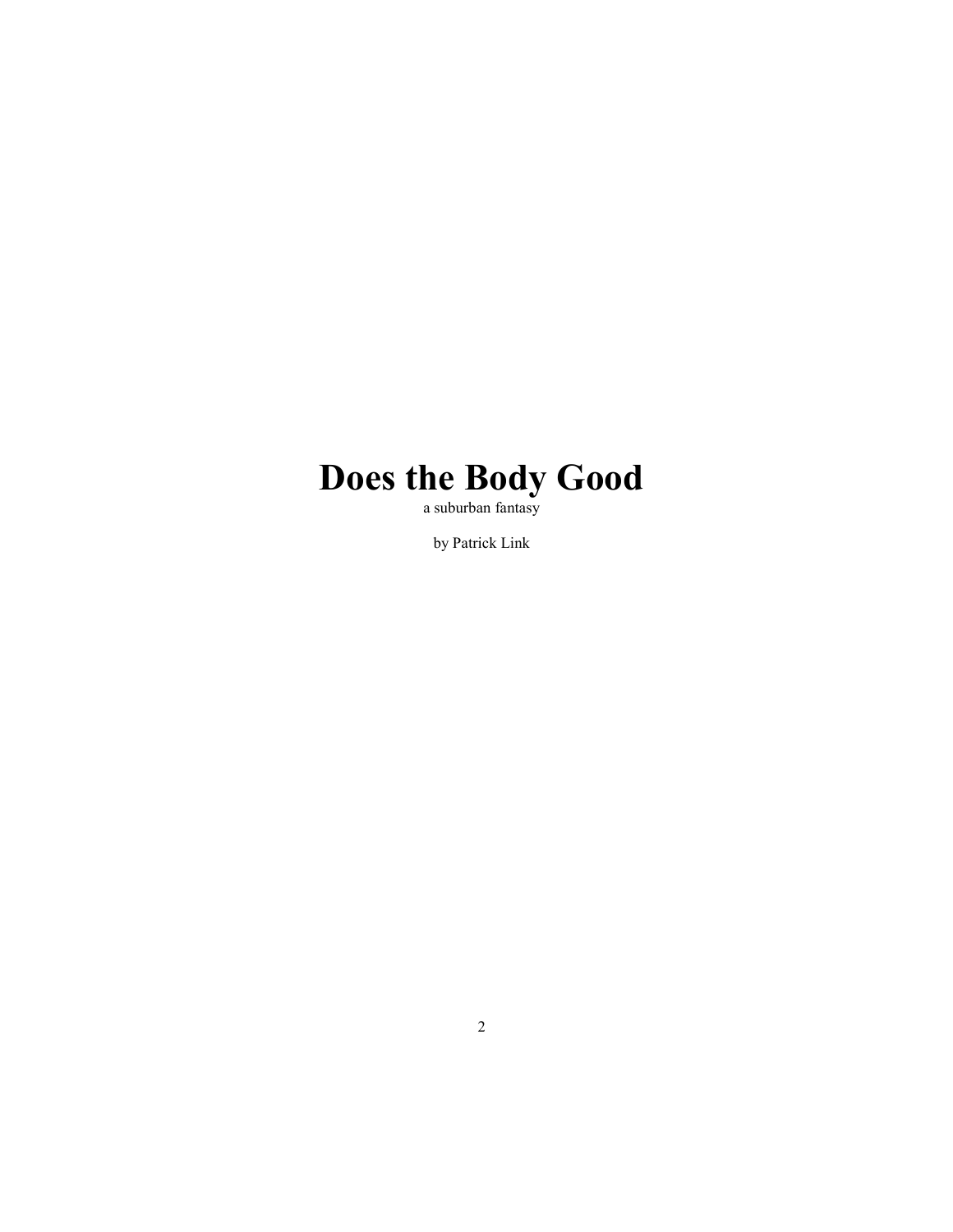*Does the Body Good* was first produced at The New York International Fringe Festival at The Connelly Theatre, NYC, August 2007. It was directed by Kern Clark and the production stage manager was Matt Farabee. The cast was as follows:

**LULU** – Olivia Henderson

**MILKMAN** – Vince Eisenson

**QUINNIE – Roz Schwartz** 

**TEACHER** – Patrick Link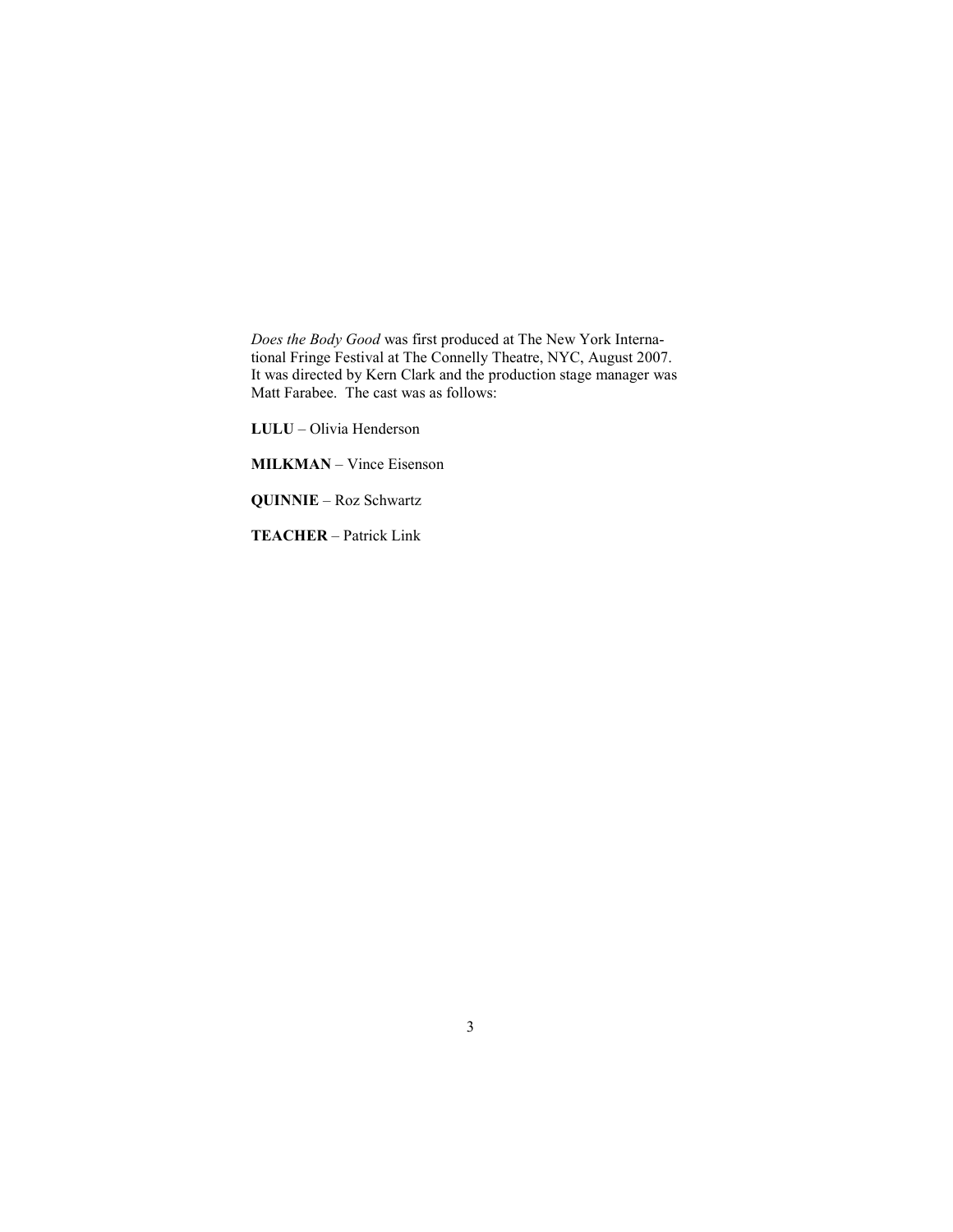#### **CHARACTERS:**

**LULU -** Female, thirties. Restless and alluring.

MILKMAN - Male, late twenties. Handsome and unaware.

**QUINNIE** - Female, fourteen. Young and precocious.

**TEACHER** - Male, thirties. Capable, but broken.

## **TIME:**

Spring.

**SETTINGS:** 

The stage is divided into two locations. One is a suburban doorstep, the other is a public school classroom. All settings should be minimal with fluid transitions.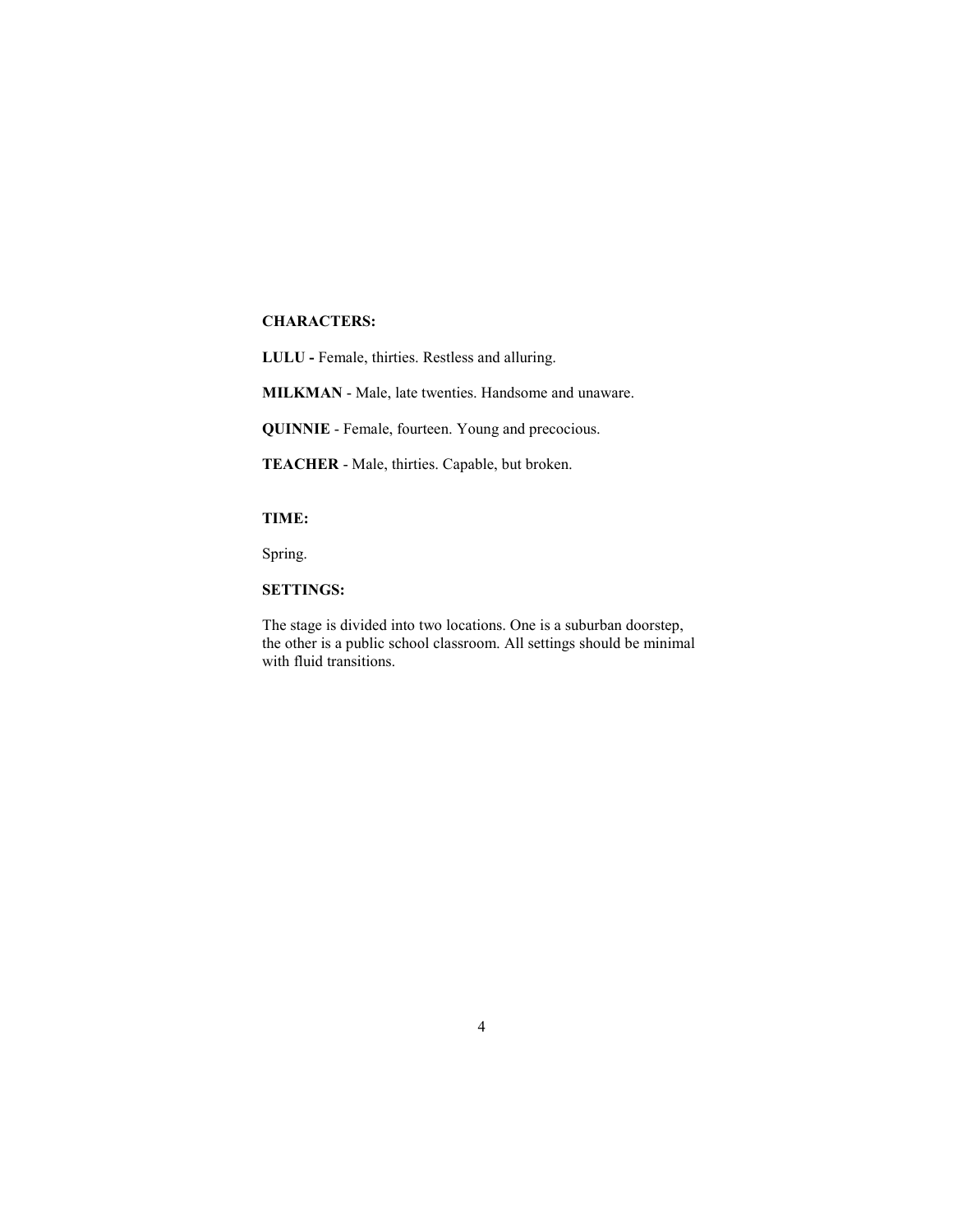# **Does the Body Good**

#### **Scene One:**

*(Morning. A MILKMAN is at the doorstep of a suburban home. He rings the doorbell and places a bottle of milk on the doorstep as LULU enters. She is alarmingly gorgeous and wears a pink bathrobe.)* 

LULU: Yes?

MILKMAN: Oh! Uh...morning ma'am.

LULU: Good morning.

MILKMAN: Ah. I hope I'm not interrupting. I'm just making delivery. I hope I'm not interrupting. Am I interrupting?

LULU: You're not interrupting.

MILKMAN: No?

LULU: No.

MILKMAN: Oh.

*(Beat.)* 

MILKMAN: Your milk.

*(He presents the milk.)* 

LULU: My thanks.

MILKMAN: Certainly. Well. Drink responsibly.

*(He starts to leave.)* 

LULU: You're new.

MILKMAN: I'm sorry?

LULU: You're new.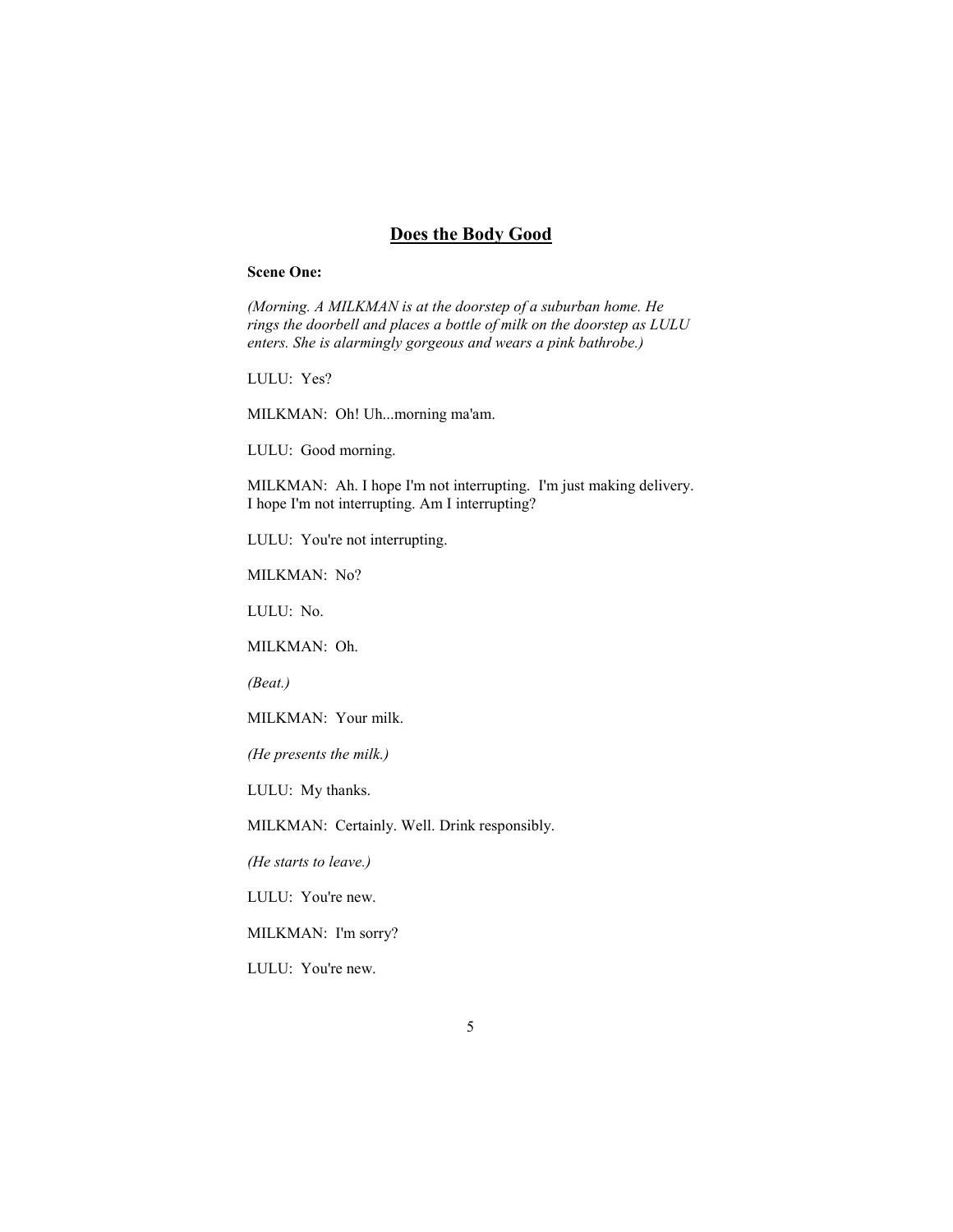MILKMAN: It's that obvious, is it?

LULU: I know all the milkmen, but I don't know you. So I knew you must be new.

MILKMAN: Ah. Yes. Today is my first Tuesday.

LULU: Going well?

MILKMAN: I suppose.

LULU: Suppose?

MILKMAN: Well, for a Tuesday. I've always hated Tuesdays.

LULU: I was born on a Tuesday.

MILKMAN: Well, there are exceptions.

LULU: Am I an exception?

*(Long pause.)* 

MILKMAN: I don't mean to interrupt.

LULU: I told you, you're not interrupting. Help me.

MILKMAN: I'm sorry?

LULU: Could you open this for me?

MILKMAN: Open it?

LULU: Yes. I'm very thirsty and my hands are weak. Could you please open it for me?

MILKMAN: You'd like it open now?

LULU: Yes. Always. One must always drink their milk while it's still fresh. If you could just twist the top off, if you would be so kind.

MILKMAN: Ah. Well...of course.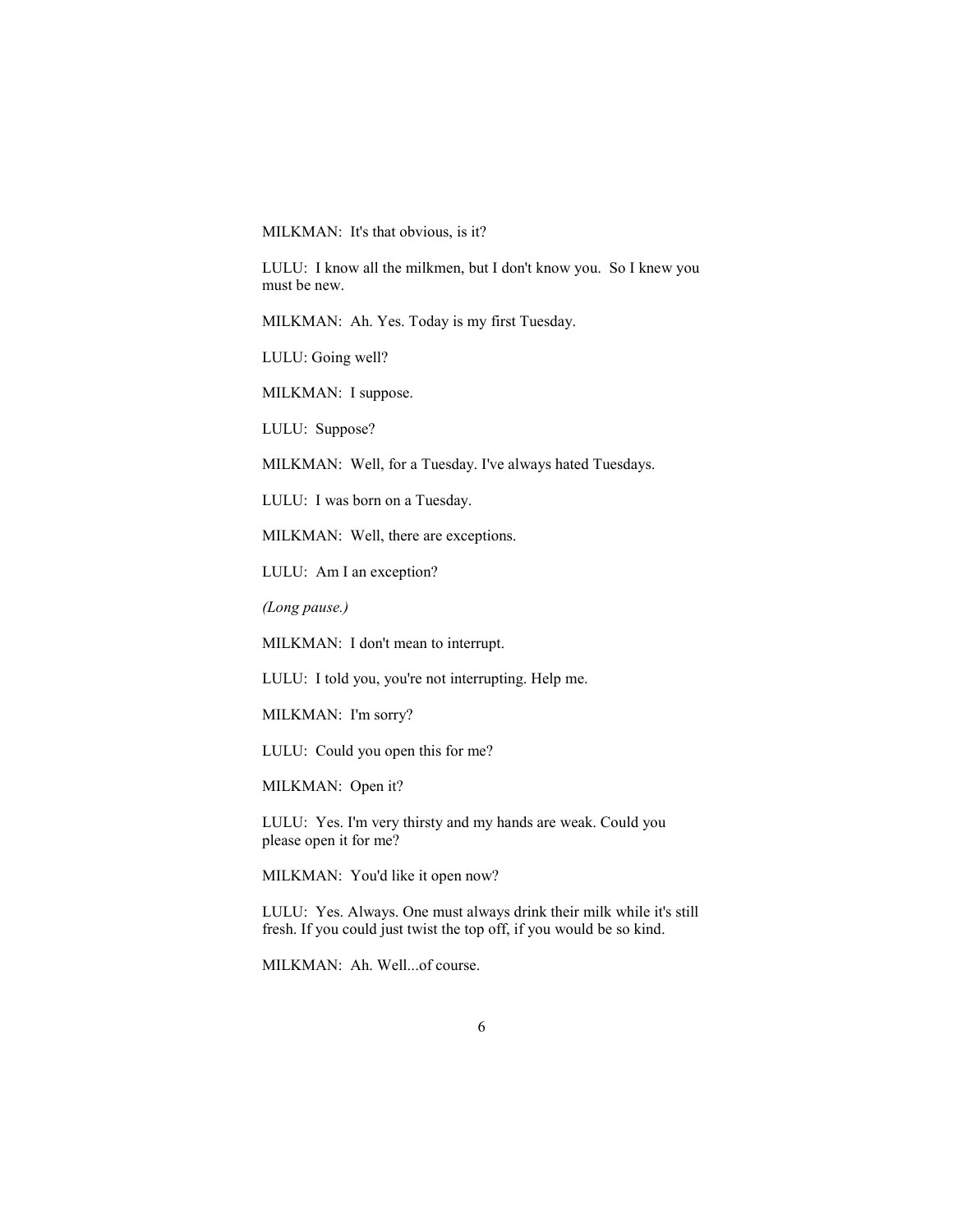## *(After a brief struggle, he twists off the top.)*

LULU: Gosh, so strong. I've never seen a milkman so strong before.

MILKMAN: Ha. Uh. Ha. Uh. Thank you. And you know all the milkmen!

*(Silence.)* 

MILKMAN: Ha. Well, I don't mean to keep you.

LULU: Nobody keeps me. Will you please stay while I taste it?

MILKMAN: While you taste it?

LULU: Yes. I need to make sure my milk is fresh. Will you stay while I taste?

MILKMAN: Uh. Of course.

*(LULU sips the milk while never breaking eye contact.)* 

LULU: *(orgasmic)* Mmmmm. Mmmmhmmmm. It's...*(sips)*...very, very...*(sips again)* ...very fresh.

MILKMAN: Lovely.

LULU: Would you like to taste it?

MILKMAN: Oh, I better not.

LULU: Oh, but you must taste it. It's so fresh. So fresh. Milk has never tasted so...so...

MILKMAN: Fresh?

LULU: Fresh. Yes. It is very fresh. And cool. Very cool. And very smooth. And very wholesome. Taste?

MILKMAN: I'm afraid I can't.

LULU: Why? It's most excellent.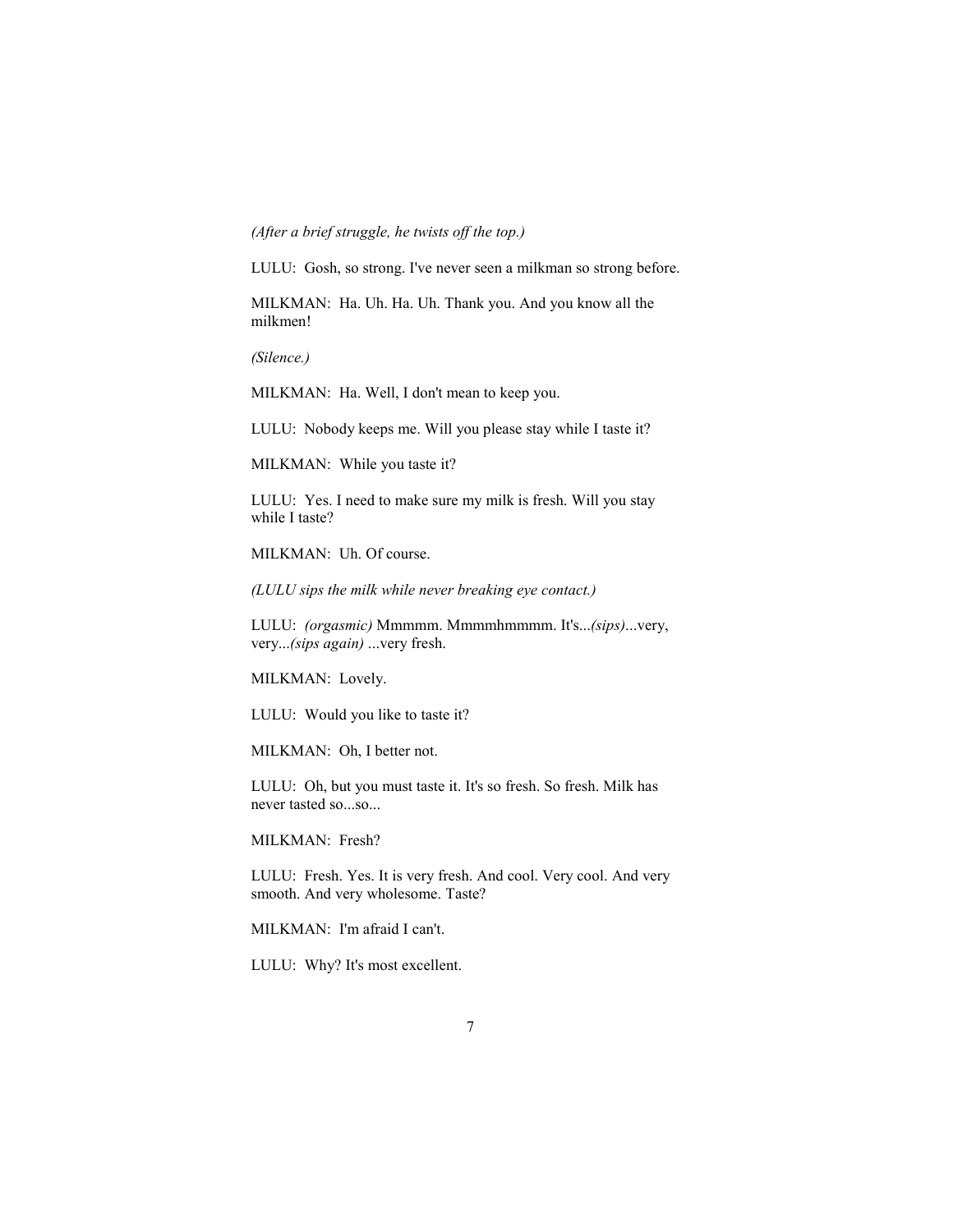MILKMAN: I'm afraid I can't. Company policy.

LULU: *(still sipping)* Mmm. I see.

MILKMAN: Yes.

LULU: A company policy.

MILKMAN: Yes.

LULU: *(playful)* Comp-any. Pol-icy.

MILKMAN: Yes. That's right; a policy. So, you see, I can't drink your milk.

LULU: Please. I want to share my milk with you. I want to share. Won't you please let me share?

MILKMAN: I can't.

LULU: You're new.

MILKMAN: I am.

LULU: You're tense. You're nervous.

MILKMAN: It's a Tuesday. Tuesday's are trouble.

LULU: I'm an exception. I'm not trouble.

MILKMAN: Oh, yes you are.

*(LULU shakes her head.)* 

MILKMAN: What are you then?

LULU: Thirsty.

*(Their eyes lock.)* 

MILKMAN: You've uh...got some on your chin there.

LULU: Where?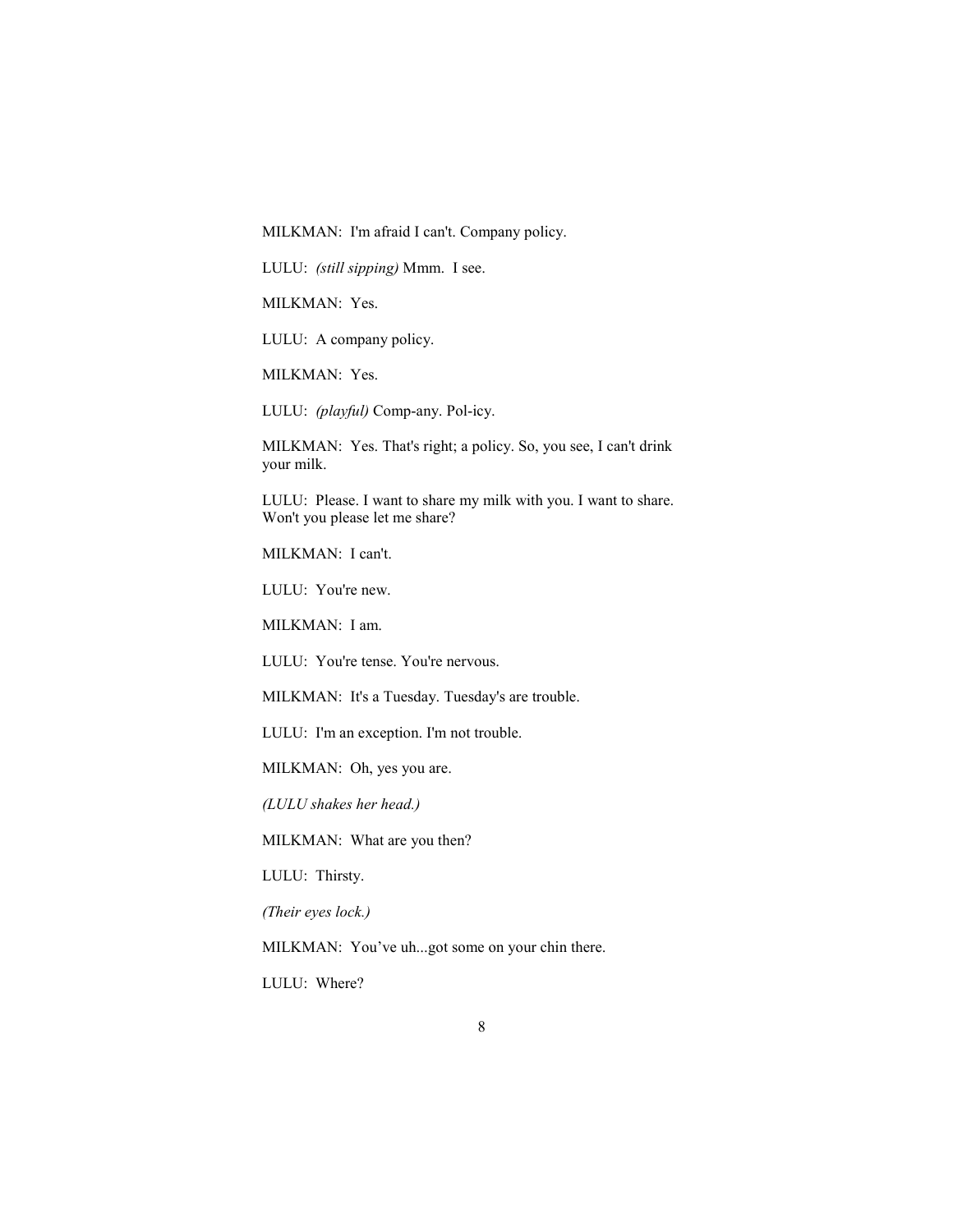MILKMAN: There.

LULU: Where?

*(THE MILKMAN reaches for LULU's chin. They kiss. Seven seconds.* 

Lights change. Classroom. QUINNIE, 14, and her TEACHER, 30, *face each other in two classroom desks. He holds a test covered in red ink.)* 

TEACHER: "If it's June now, what month will it be in 100 months?" Quinnie? Quinnie. Come on now. Not again. I'm not mad. Nobody is mad at you. This is to help you. You know this. Come on now. If it's June now, what month will it be in 100 months. C'mon, 100 months, what month will it be?

*(Silence.)* 

TEACHER: Don't do this. Don't sulk. You haven't done anything wrong. We're not mad. Nobody is mad...well fine, you're mad. But nobody else is mad. Let's just talk. Doesn't have to be about the test, let's just talk. About whatever. Quinnie?

QUINNIE: Please don't call me Quinnie anymore.

TEACHER: What?

QUINNIE: Please don't call me Quinnie anymore.

TEACHER: What should I call you?

QUINNIE: Anything but that.

TEACHER: What's wrong with Quinnie?

QUINNIE: I don't like the way you say it.

TEACHER: How do I say it?

QUINNIE: Like a teacher.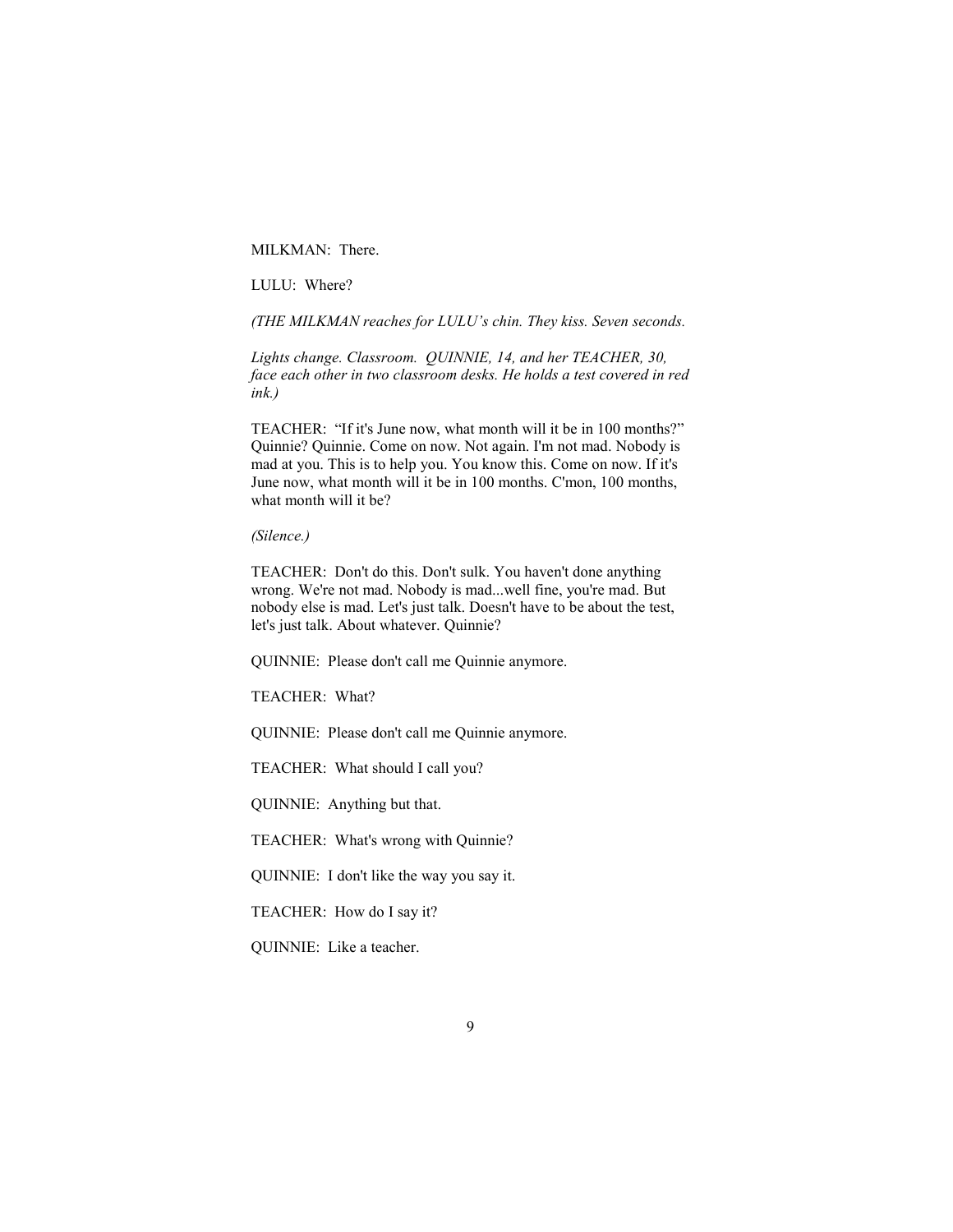TEACHER: Well I am a teacher. And your name is Quinnie. I think it all works out very nicely.

QUINNIE: Call me Alice.

TEACHER: Excuse me?

QUINNIE: Call me Alice.

TEACHER: I won't call you that.

QUINNIE: Why not?

TEACHER: You know why not, Quinnie.

QUINNIE: Alice, please.

TEACHER: No.

QUINNIE: Why not?

TEACHER: That's my wife's name.

QUINNIE: Oh? Is it?

*(Beat.)* 

TEACHER: "If it's June now, what month will it be in 100 months?"

QUINNIE: You took her picture down.

TEACHER: What?

QUINNIE: Her picture. With the red cashmere sweater. It's not on your desk anymore.

TEACHER: The frame broke.

QUINNIE: How'd that happen?

TEACHER: "If it's June now...

QUINNIE: Are you fighting?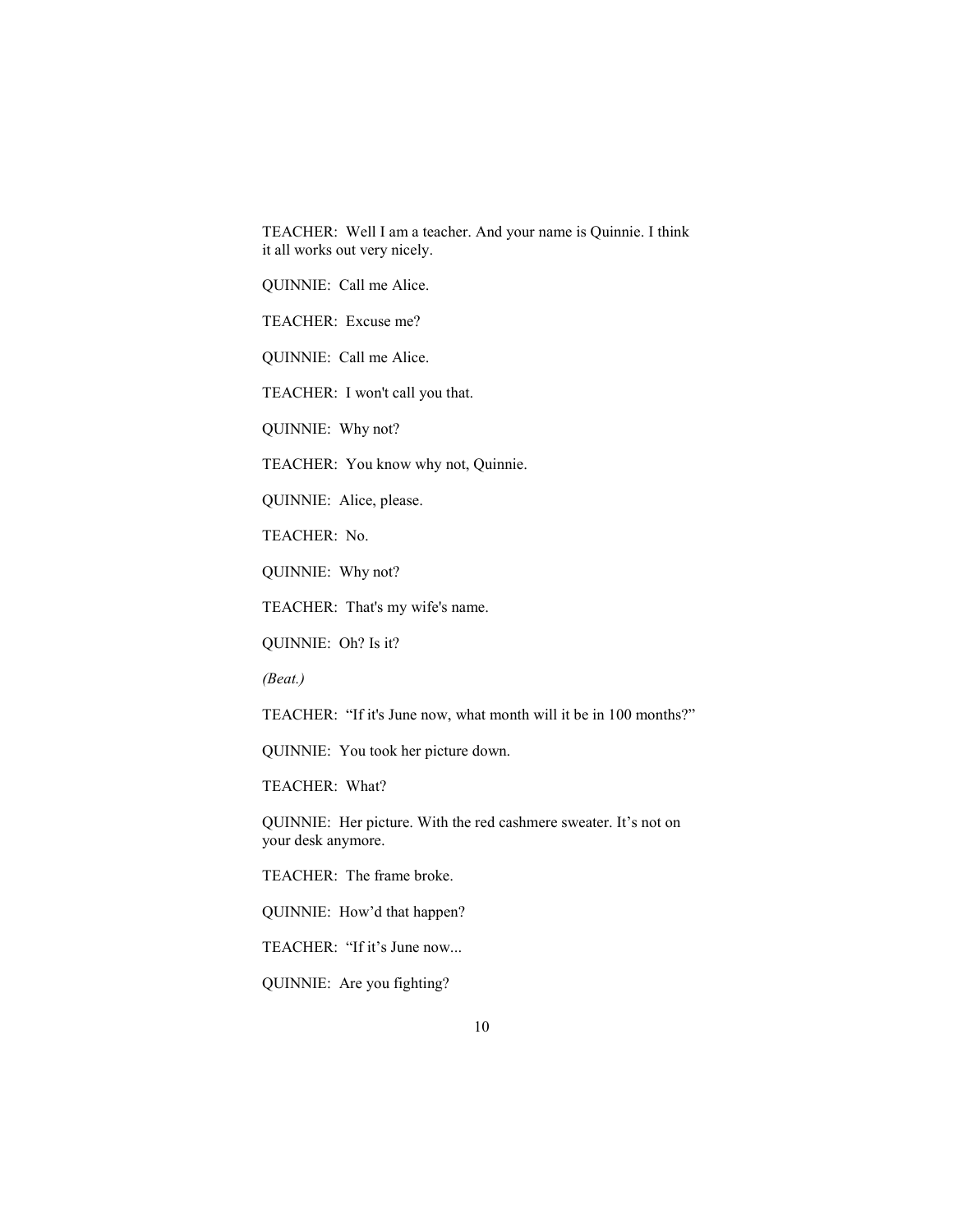TEACHER: ...what month will it be in 100 months?"

QUINNIE: I'm wearing lacy underwear. Do you like lacy underwear?

TEACHER: That's inappropriate.

QUINNIE: Oh? Is it?

TEACHER: We're here about your test Quinnie.

QUINNIE: It has lavender hearts on it peppered across the back.

TEACHER: Answer my question.

QUINNIE: You answer mine.

TEACHER: I asked you first.

TEACHER: No. I don't. I don't know what you're talking about. We're here for your test. So, let's do the math. It's June now. 100 months. What month will it be?

*(Silence.)* 

QUINNIE: That tie looks nice.

TEACHER: Thank you.

QUINNIE: I thought you weren't going to wear it anymore.

TEACHER: I wasn't.

QUINNIE: But you are.

TEACHER: Can't help myself sometimes.

QUINNIE: I know you can't. You poor thing. It looks nice.

TEACHER: Thank you.

QUINNIE: You're welcome.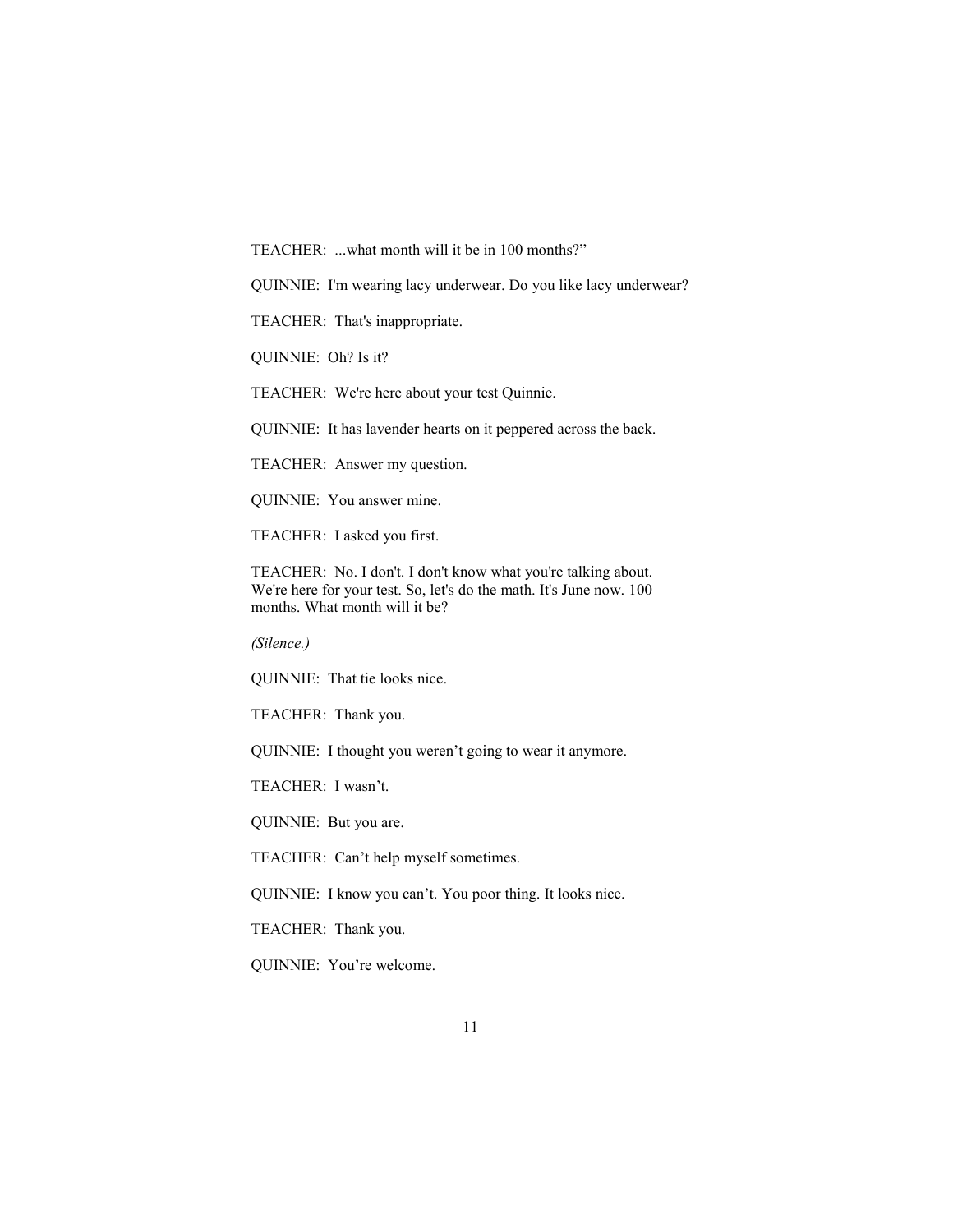*(Lights change. Doorstep. The Kiss continues. Five more seconds. They break. They catch air. They stare.)* 

MILKMAN: You are the most beautiful woman I have ever seen.

LULU: Am I?

MILKMAN: Without any doubt at all.

LULU: Thank you.

MILKMAN: You're phenomenal.

LULU: Thank you.

MILKMAN: And so polite.

LULU: Thank you.

MILKMAN: Thank you. Your lips. They taste so...wholesome.

LULU: Must be the milk.

MILKMAN: Apparently. You goddess.

*(They stare.)* 

MILKMAN: So, this is what it's like to be a milkman. My—oh—my.

LULU: Happy first Tuesday, Mr. Milkman.

MILKMAN: Thank you. And I was just hoping for a tip.

LULU: Low on cash. Sorry.

MILKMAN: I'll forgive you.

LULU: Look at that face. You're like a puppy in a window.

MILKMAN: Wolf.

*(Time passes.)*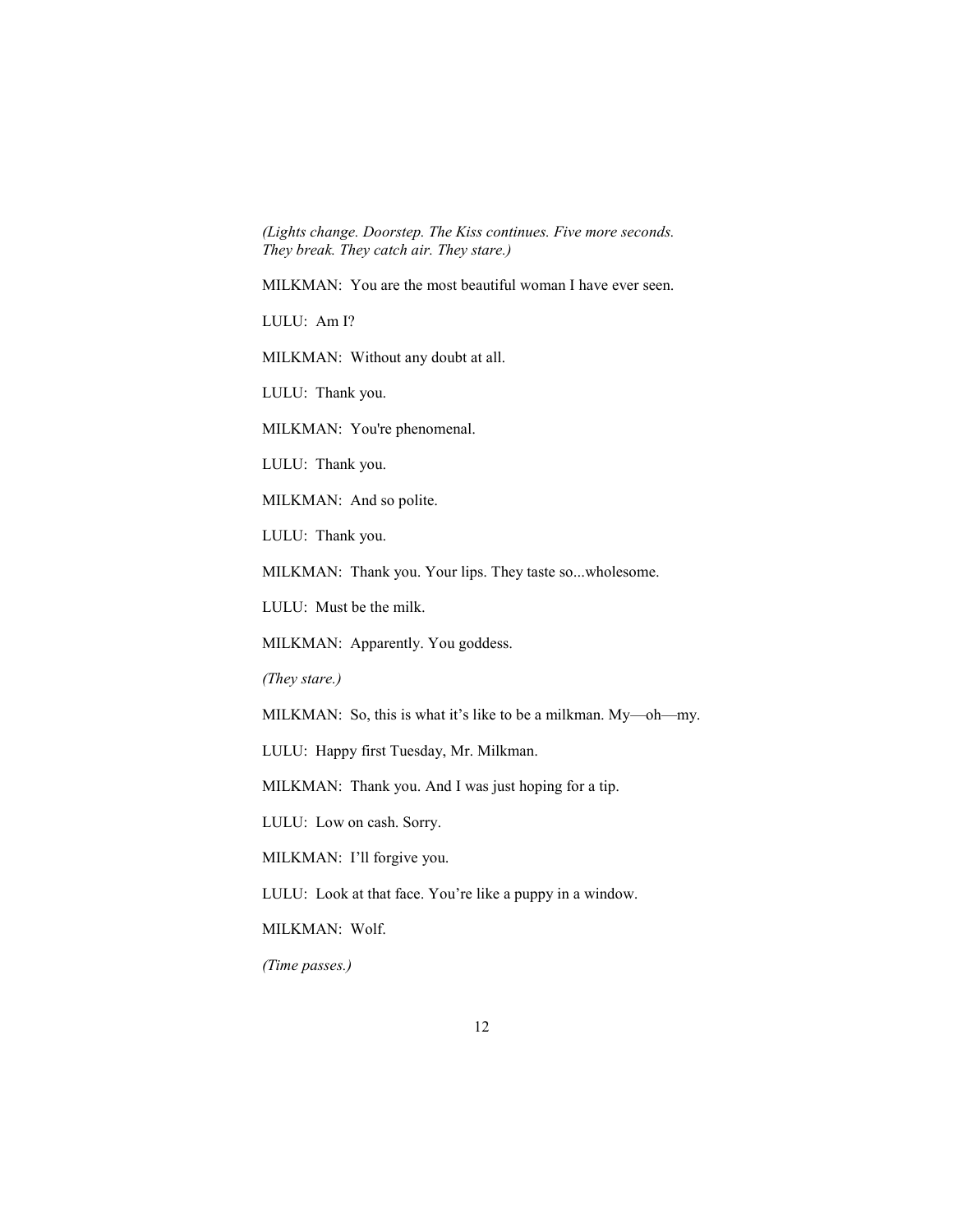LULU: Well, thank you, sir. For the milk and for the delivery. It was a very lovely delivery.

MILKMAN: My duty and my pleasure.

LULU: I'll be sure to call on you when I need refilling.

MILKMAN: I will always be there to fill you.

LULU: I'm sure you would be.

MILKMAN: I would be. With bells on. Maybe just bells on.

LULU: Well, thanks again.

*(THE MILKMAN puts his hand on the doorknob to enter her home.)* 

LULU: Take your hand off that.

MILKMAN: What?

LULU: Take your hand off now.

MILKMAN: What's the matter? I was only going to go inside.

LULU: I don't let anyone inside.

MILKMAN: I'm sorry?

LULU: I don't let anyone inside.

*(Lights change. Classroom. Quinnie and Teacher.)* 

QUINNIE: June.

TEACHER: I'm sorry?

QUINNIE: That's what month it would be in 100 months. It would just be June again.

TEACHER: Why do you think that?

QUINNIE: 'Cause it's one of those trick question things.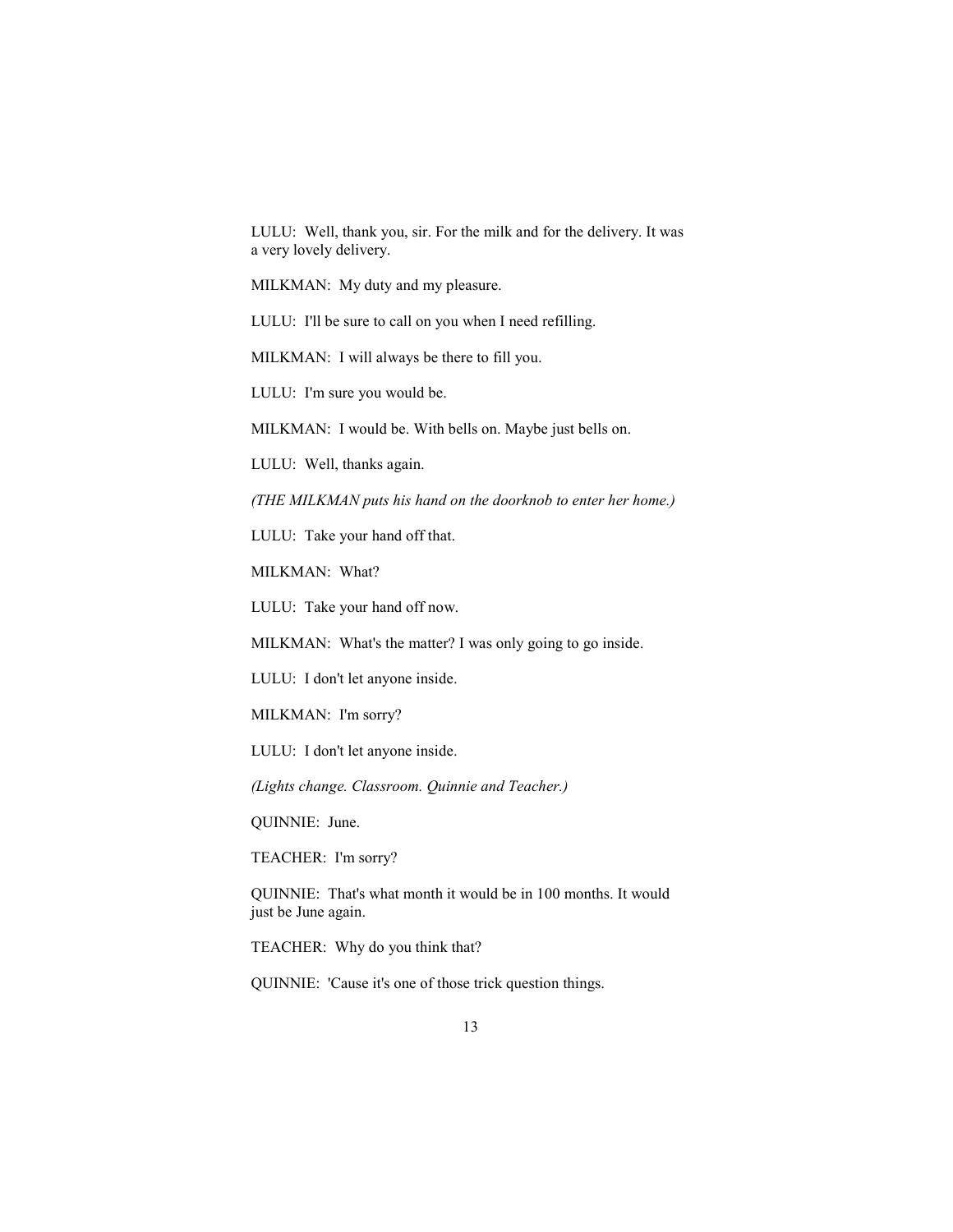TEACHER: It's not.

QUINNIE: It's not?

TEACHER: No. It's not. Work it out on paper.

QUINNIE: I don't know how to.

TEACHER: You do.

QUINNIE: December?

TEACHER: You're just guessing. Solve it.

QUINNIE: I can't. Please show me how.

TEACHER: Right, the trick is being able to recognize patterns. First, how many months are in a year?

*(TEACHER shows QUINNIE on paper. She doesn't look at the page. She looks only at him.)* 

TEACHER: There are 12 months in a year. So we'll say, "hey, if it's June now, it'll be June again in 12 months, and June again in 24, months, and June again after 36, and then 48..." and on and on until you get to 96 months. It will be June again in 96 months-so you were close with your guess. But once you do it out on paper you'll see you have to add 4 more months to reach 100. June  $+$  4 months = October. Are we clear? Quinnie?

QUINNIE: You're a good teacher.

TEACHER: No, I'm not.

QUINNIE: Yes, you are. You're a good man, Mr. Harrison. A good man.

TEACHER: Well, thank you.

QUINNIE: No, you didn't hear me. I said you're a good man.

TEACHER: Thank you.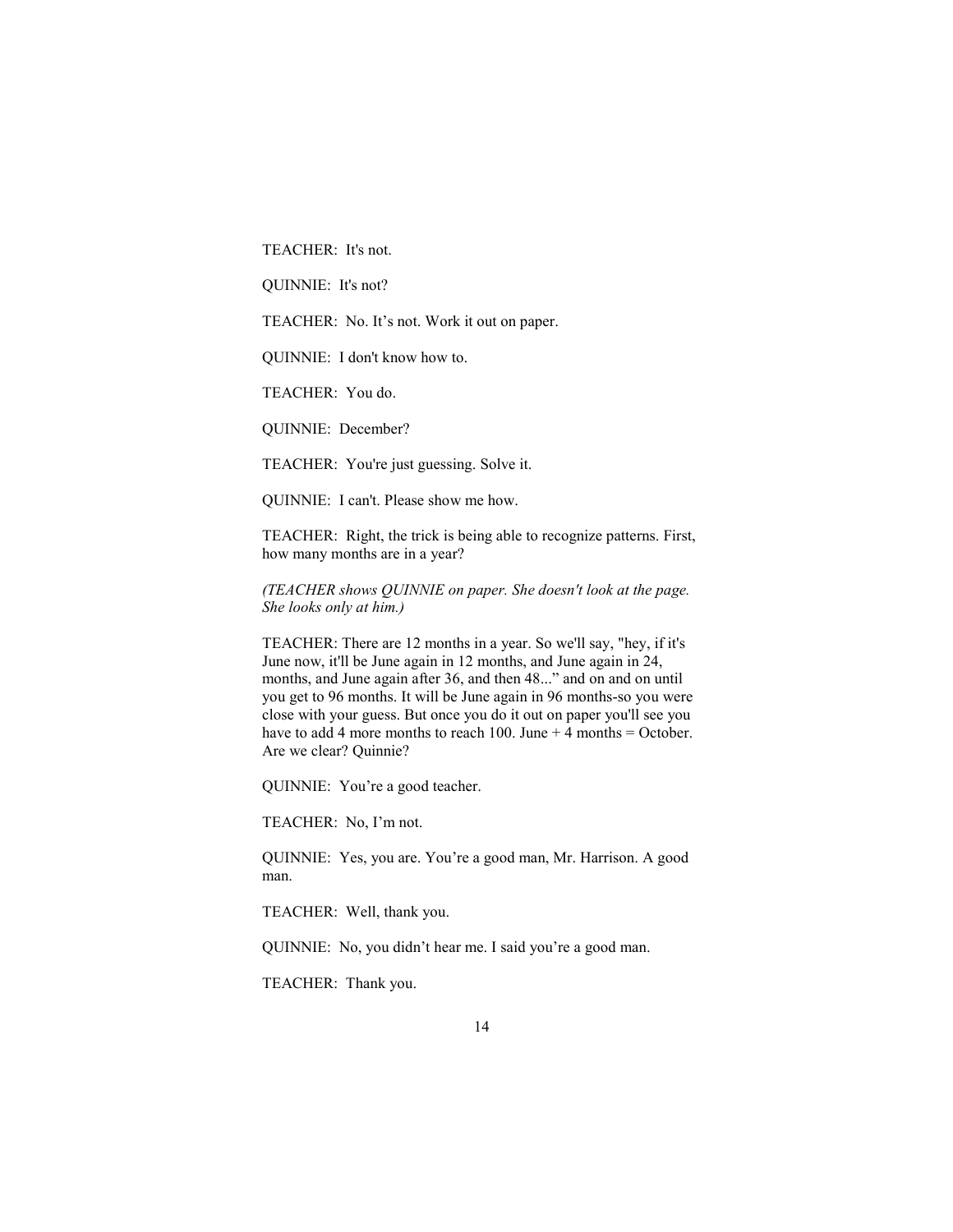QUINNIE: I'll say it again. You, Mr. Harrison. You. You are a good man.

TEACHER: That's enough.

QUINNIE: You're a good man. You shouldn't feel bad.

*(She slips off her shoe.)* 

TEACHER: Quinnie.

QUINNIE: You're good. G. O. O. D.

TEACHER: Quintin. You should stop now. You need to be good.

QUINNIE: I am good.

TEACHER: Well, I'm not. Okay? I'm not good. And you're too young to know the difference.

QUINNIE: That's not true. I do know. I know a good man when I see one. Clearly Alice doesn't. I don't know why she doesn't appreciate you.

TEACHER: Of course she does. She's my wife.

QUINNIE: I can tell. The wife in the broken frame.

TEACHER: Well, you know what? She's still my wife. For better or worse, she's still my wife. And I can't do anything about that.

QUINNIE: You could.

TEACHER: No. Believe me, I can't. I can't do anything.

QUINNIE: That's silly.

TEACHER: I'm not disagreeing. But that's the situation. So let's not discuss it anymore. Ever. Is that abundantly clear to you?

QUINNIE: So, it's only Alice.